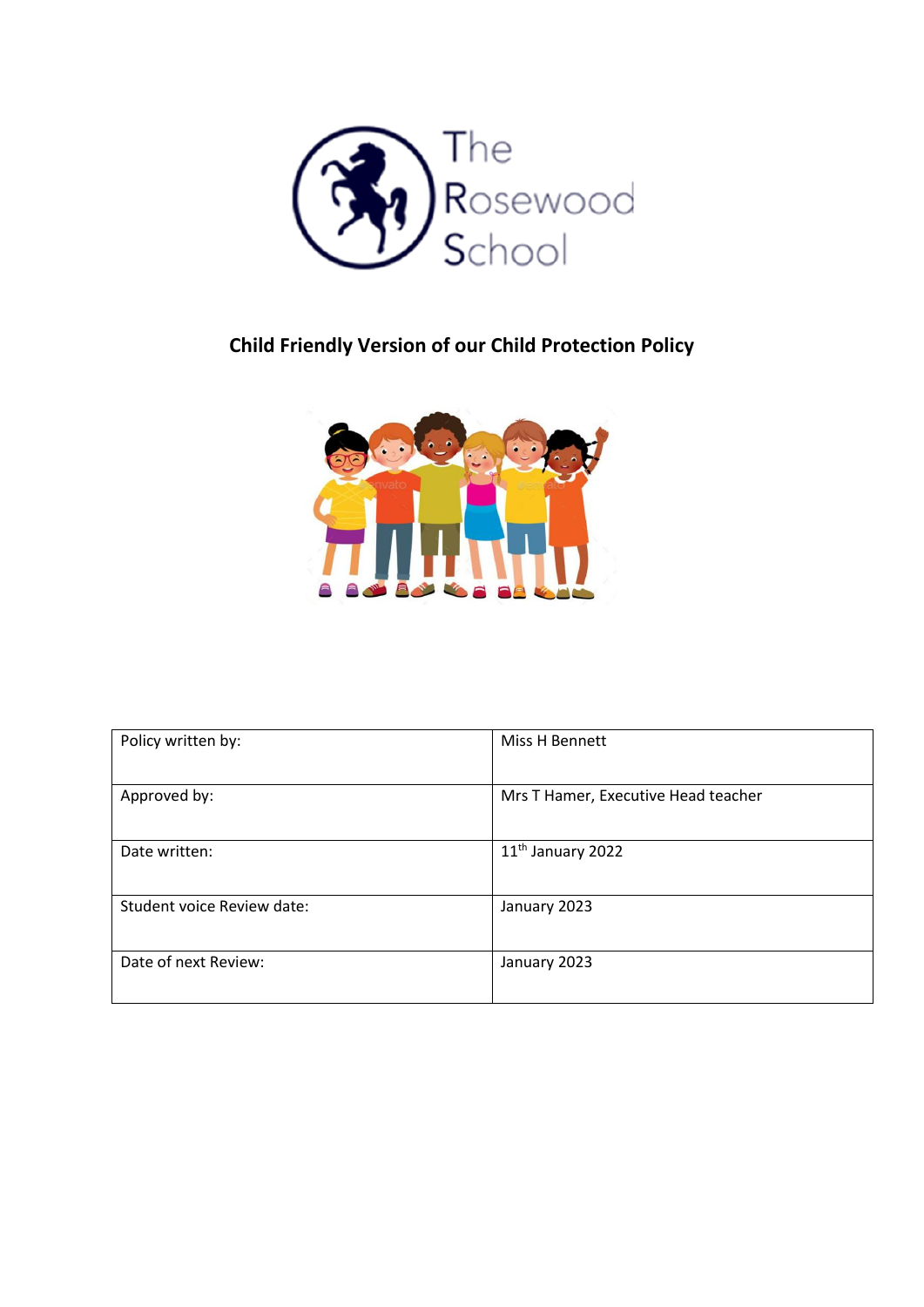## **The Role of The Rosewood School**

All of the adults in the school **WILL** safeguard students and promote their welfare. The adults at The Rosewood School will:

- Protect children/young people from maltreatment (cruel or violent treatment of a person)
- Protect children/young people from experiences that could impact their physical/mental health or development.
- Ensure that children/young people are growing up in a safe environment.

### **What is Child Protection about?**

- All of the adults around you think that your health, safety and welfare are very important.
- In our school, we respect you and help to protect your rights.
- We do our best to help you make good educational progress.



#### **How do we protect you and keep you safe?**

- We provide a safe environment for you to learn in.
- We want to help to ensure that you remain safe, at home as well as at school;
- We think it is important for you to know where to get help if you are worried or unhappy about something.
- We will teach you how to stay safe online
- We will teach you how to recognise risks in different situations, and how to protect yourselves and stay safe.
- We make sure you have the best life chances and can grow up happy and successful



## **If you have a worry, tell an adult and don't keep it a secret if someone is:**

- Saying things to you that you do not like or which upsets you
- Making comments about your gender identity, sexuality, appearance, etc.
- Inappropriately touching you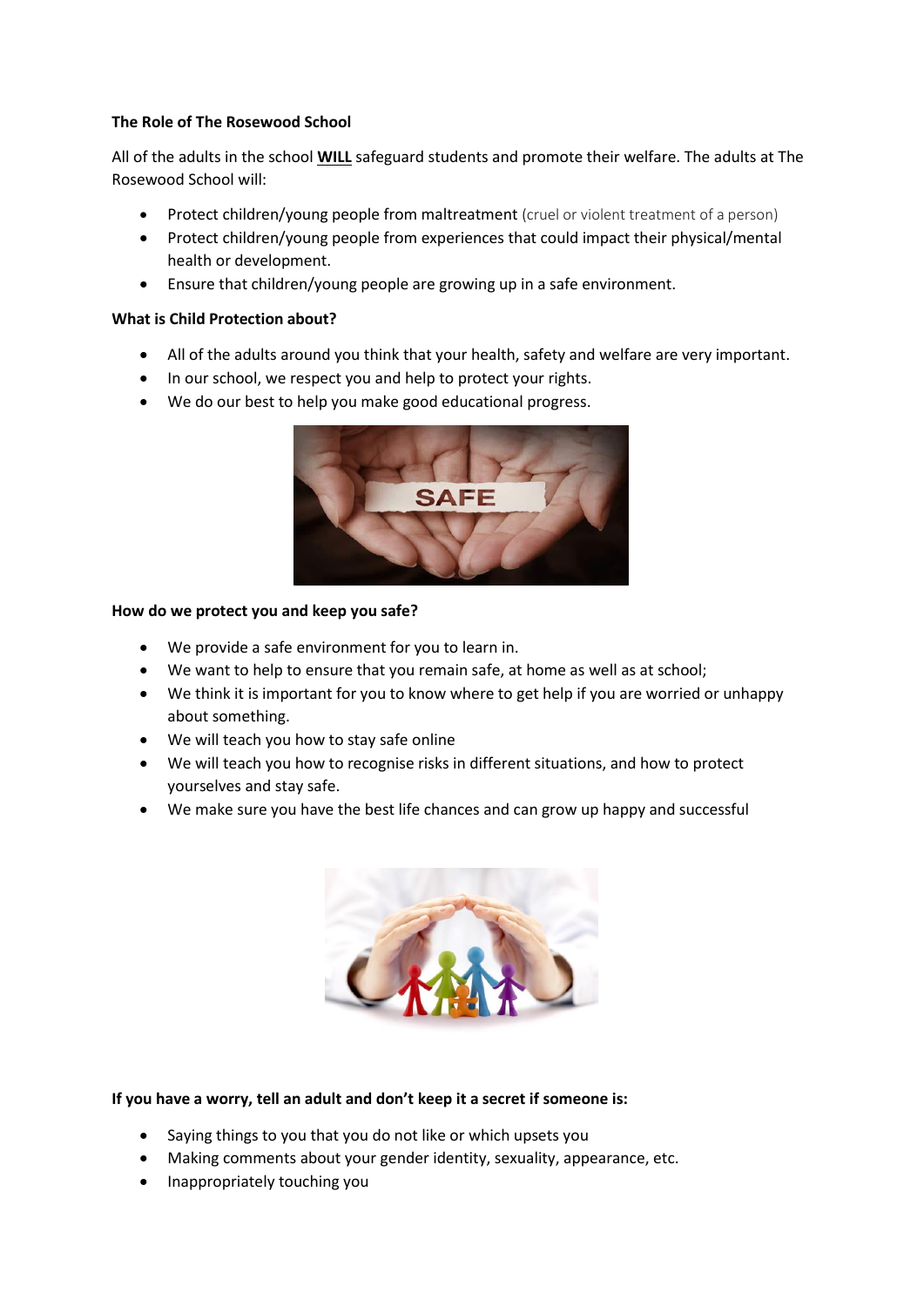- Trying to give you tablets, cigarettes, drugs or alcohol
- Hitting you or hurting you
- Taking your things
- Says or sends unkind things to you over the internet or on your mobile phone
- Doing or saying things which make you feel uncomfortable
- Not looking after you or caring for you properly

### **Peer on Peer Abuse**

#### **What is it?**

When another child/Young person's actions or words are not keeping you safe or are impacting you.

This includes:

- Bullying (including cyberbullying)
- Abuse in relationships
- Physical abuse kicking, hitting, biting, hair pulling etc.
- **•** Sexual violence
- Sexual harassment, such as sexual comments, remarks, name calling, jokes and online sexual harassment
- Sharing of nude and semi-nude images and/or videos
- Upskirting involves taking a picture under a person's clothing without their permission.
- Taking part in a type of violence and rituals usually into to gain access to a group/gang.



# **USEFUL CONTACTS**